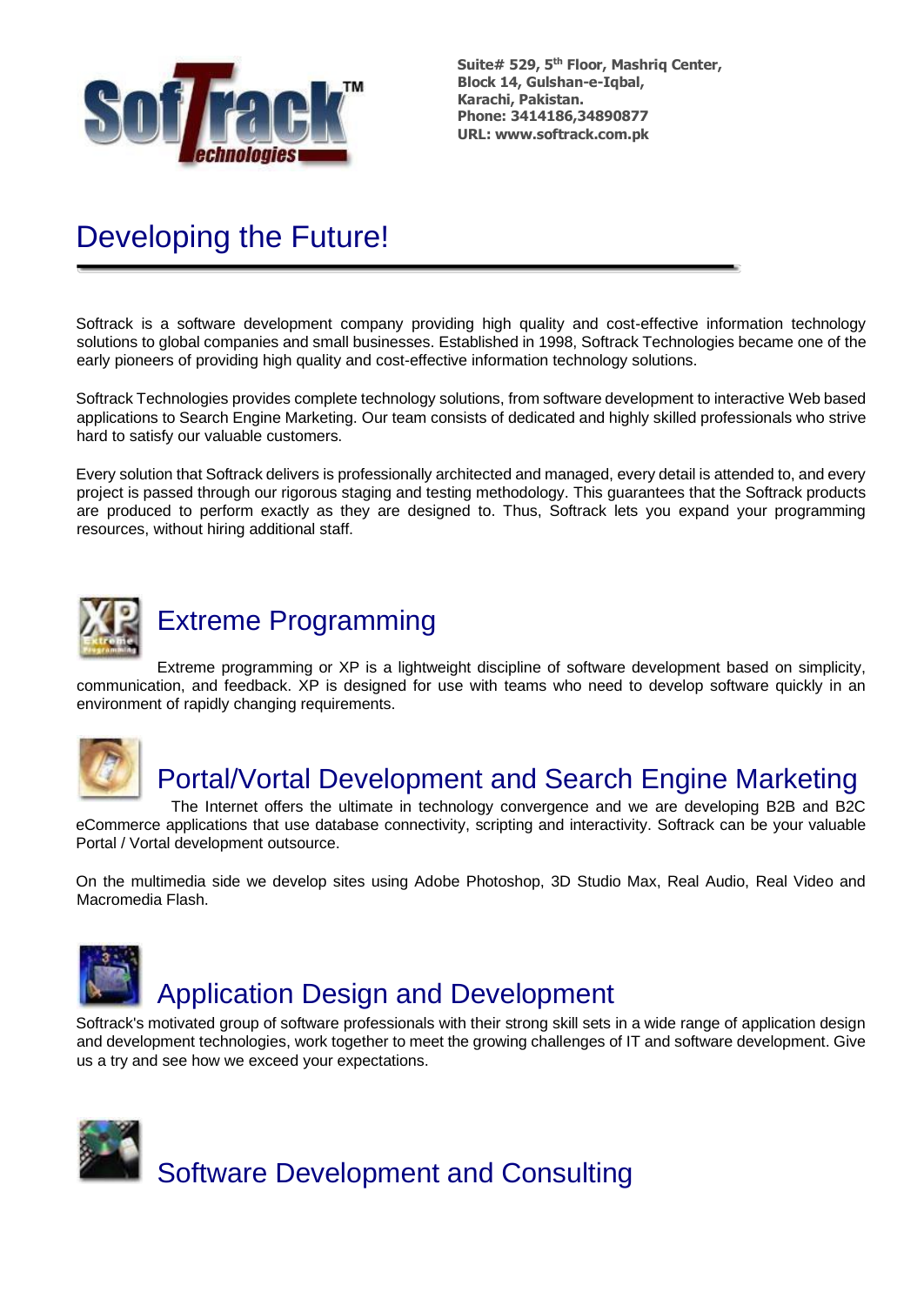

Our multi-disciplinary teams are experts at assimilating technology to

support complex projects. We have worked on a wide range of products, from call accounting, tele-banking, securities and time management, access control to vehicle fleet management and suites for auto service industry.



# Database Management

Our main areas of focus are applications integrated with Internet-based services. In software development we follow the complete SDLC methodology. Visio Technical is used for documentation and Erwin for data modeling and data engineering.



# Network Design and Support Services

We assist our clients in designing, implementation and maintaining their computer networks. Right from the beginning we help our customers meet their short term and long-term business goals effectively by using the Microsoft family of products including NT Server, NT Workstation, BackOffice Server (includes Exchange Server, SQL Server, SNA Server etc.), Small Business Server, Internet Information Server and others.



# Third Party Software

We work with several International software vendors, such as Microsoft, Symantec, NAI, Cromerica, IpSwitch, Network Associates and others to provide solutions for our customers using current innovative technologies.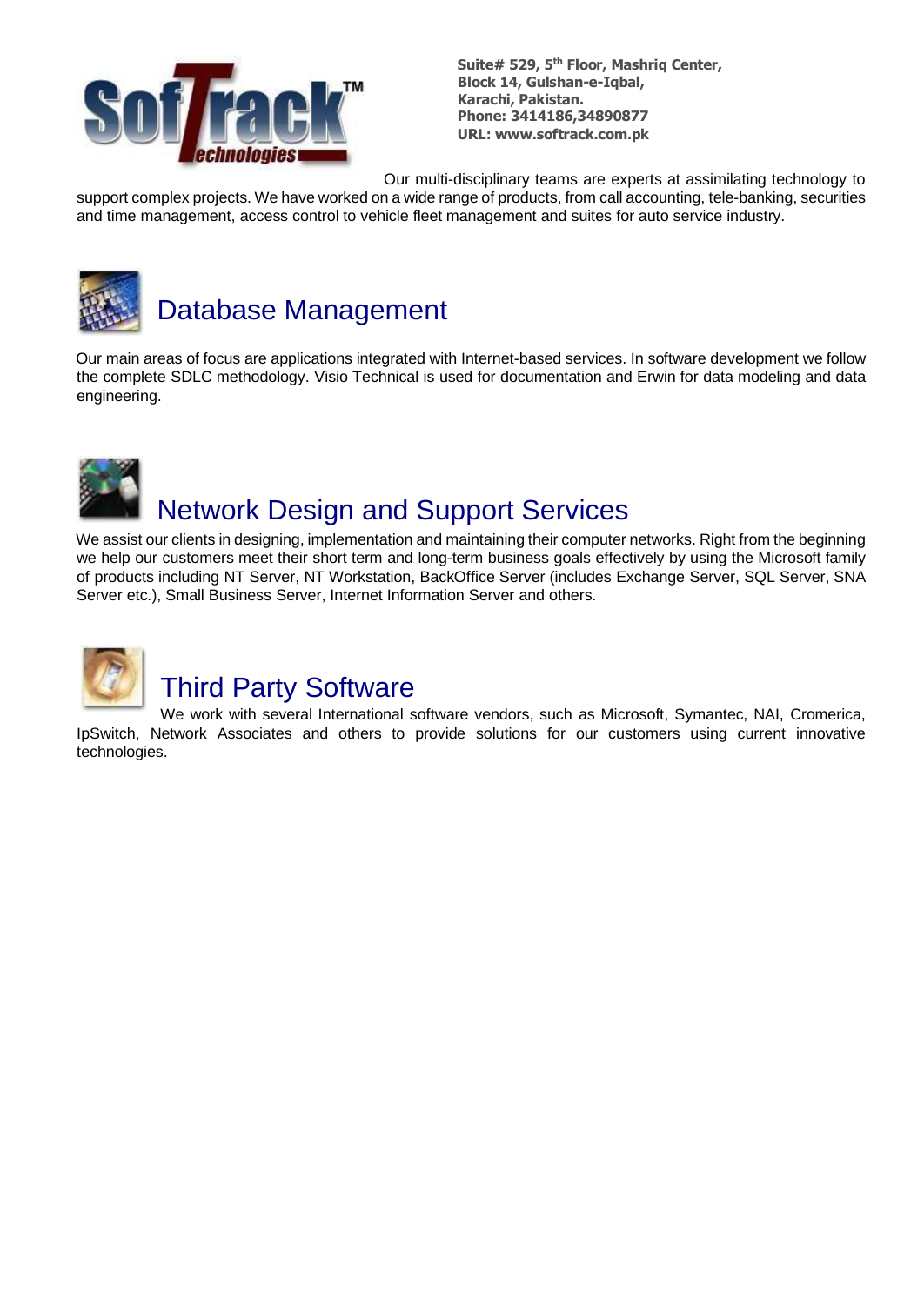

# Softrack Products

# Human Resource Time and Payroll Management Software



HRSuite is an enhanced personal / HR system with full recording and reporting features for your main office and its multiple locations.

## Features:

- ❖ **HRSuite** provide a sophisticated web technology, aimed at bringing quality in Employee, Attendance, Leave & Payroll management.
- ❖ **HRSuite** is convenient and customizable solution for achieving business needs.
- ❖ **HRSuite** can retrieve attendance information from any type, make and model of time registration / access control hardware devices and generate useful information for the organization.
- ❖ **HRSuite** is a browser based application, it can work with a number of database systems like FoxPro DB, SQL Server, Oracle etc.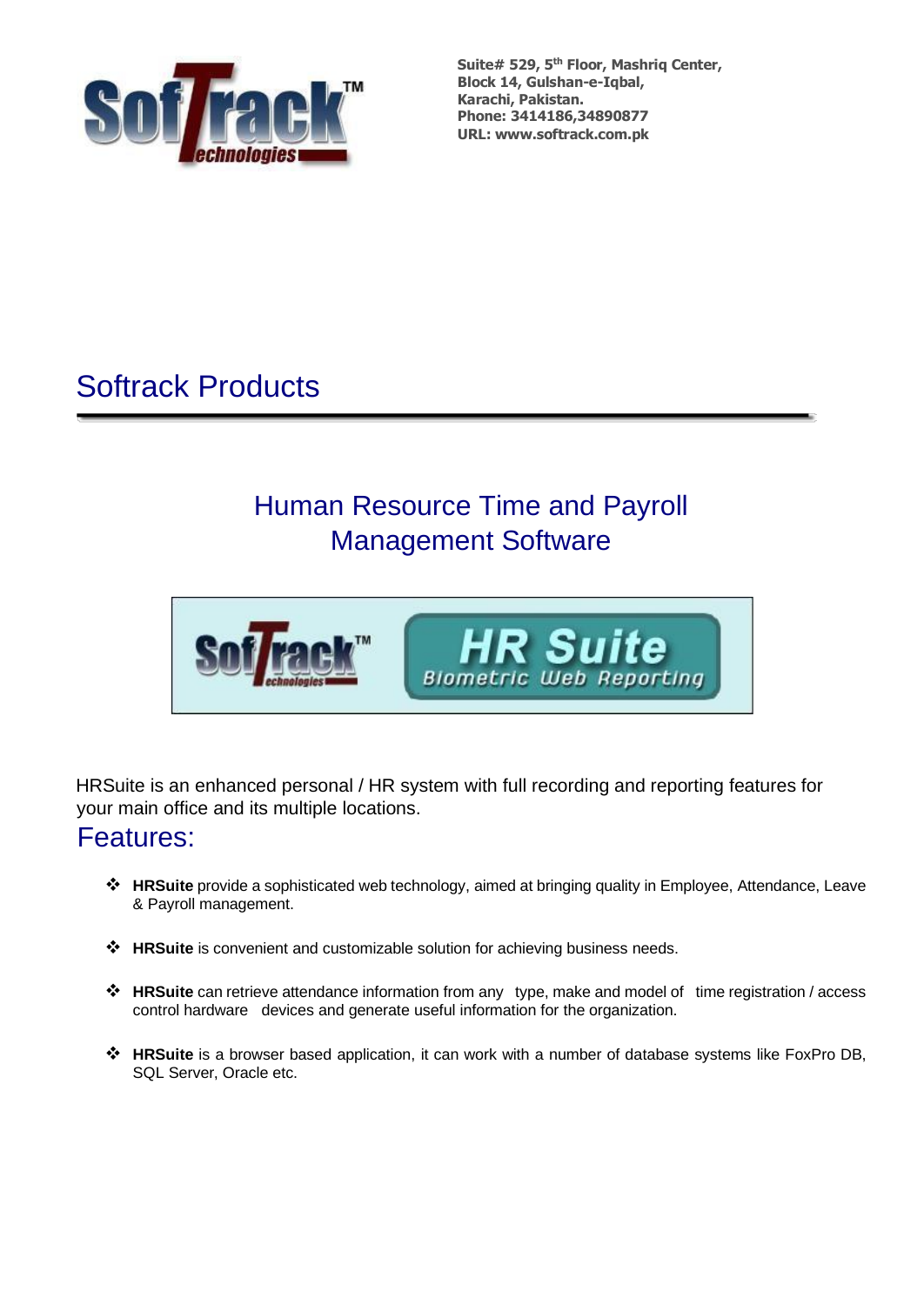

## Business Management Software



**Business Manager BMSuite ERP** is compact Package, designed by Softrack Technologies for small and Medium size Enterprises to provide a sophisticated,

state of the art web technology, aimed at bringing quality in Human Resource, Inventory, Purchase, Production, Sales and Accounting Management.

> **BMSuite** is convenient and customizable solution for achieving required automation in various activities, as per your business needs. It is practical, flexible, and easy-to-use.

**BMSuite** is a browser based application; it can work with a number of database systems like MySQL DB, SQL Server, Oracle etc.

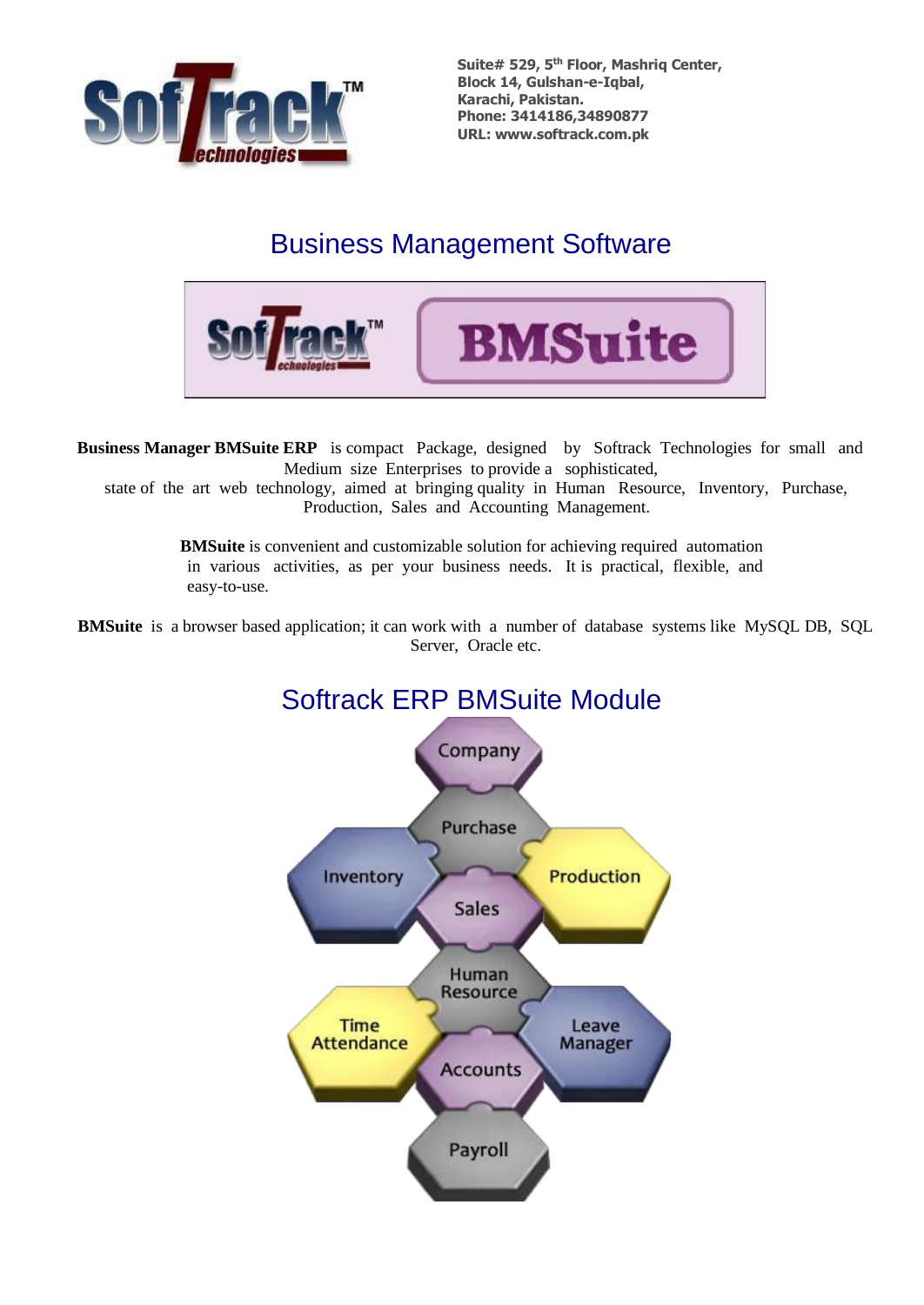



Softrack Technologies launched Pakistan's first Business-to-Business Portal B2BPakistan.com in September 2004. This extremely advanced state-of-the-art portal provides a bridge between the exporters and international buyers. B2BPakistan has various broad categories that encompasses almost every business type. Exporters can subscribe to this portal by filling up the information form that is available on the site. Once the exporters register themselves on B2BPakistan, their profiles are automatically populated on the site, hence allowing millions of viewers to reach the exporters.

This portal has already been registered and optimized on various search engines including AltaVista, Google, MSN and FAST (All the web). Therefore, B2BPakistan provides an excellent opportunity to the exporters to share their profile and products with international buyers, who visit search engines regularly. We believe that B2BPakistan can have a tremendous effect on the overall economy of the country by boosting up the total exports of Pakistan.



Time Manager is an enhanced personal / HR system with full recording and reporting features for such vital issues as time and attendance, employee history and leave records for your main office and it's multiple locations.

## Main Features:

- Record Company Profile
- Record Employee Profile
- Record Leaves, Shifts, Time Zone
- Daily, Weekly and Monthly Reporting
- Administration
- **Team Allocation**
- Holiday Calendar
- Search Function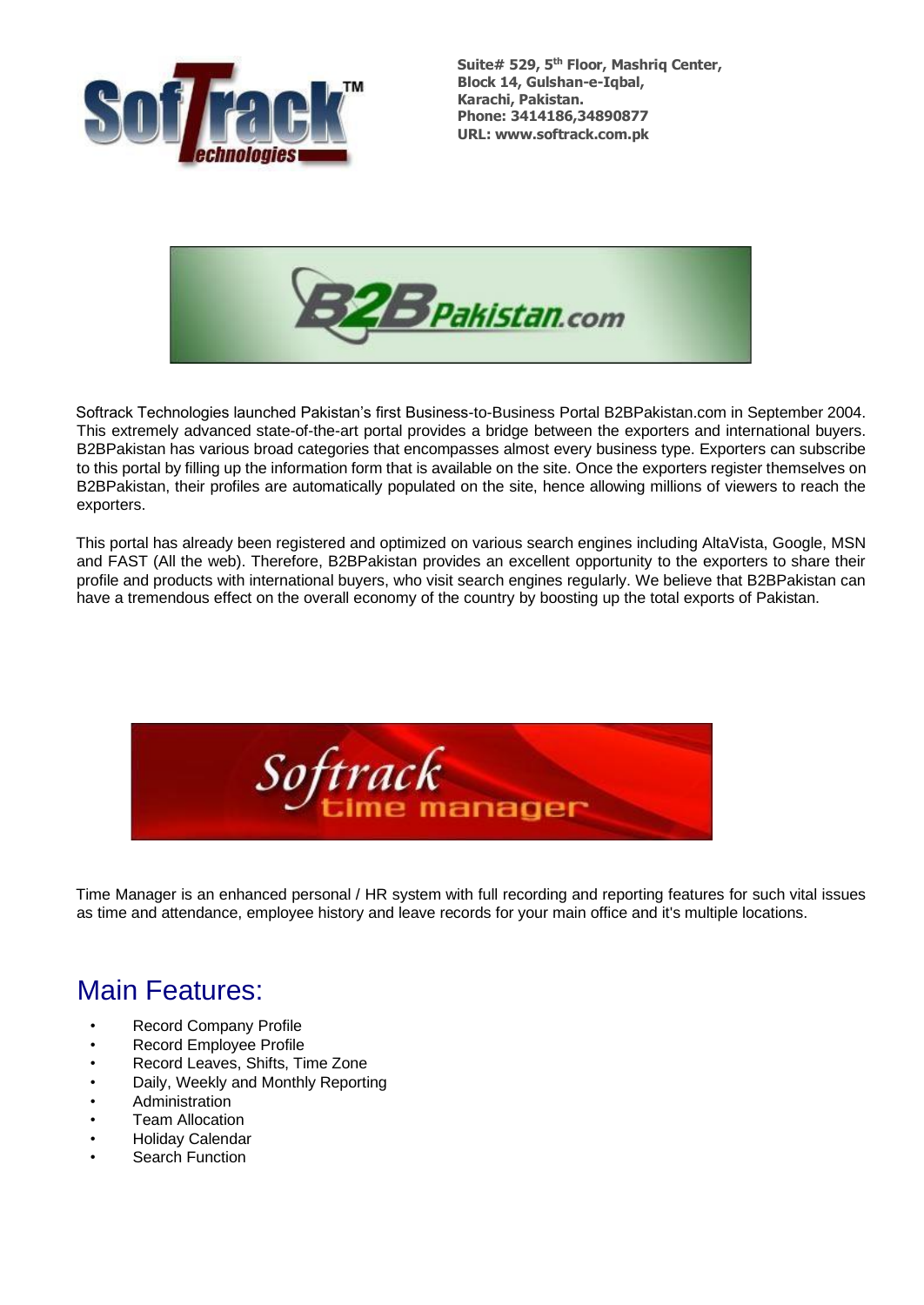

# Softrack Web Services

### 1. Domain / Hosting

We have achieved excellence in the latest web technologies to provide you a better web domain and hosting plans.

#### 2. Web Application Development

Softrack has a wide experience of web application designing and it provides professional web application designing services that suits the requirements of companies and reflects their proper image. Web Application Design service does not mean simply creating a web presence on the net but it is a responsibility to portray the right image and the message that the client intends to communicate to its customers.

We have achieved excellence in the latest web technologies to provide you with dynamic data base oriented web sites and high end e-commerce solutions. Our sites are designed keeping the target audience in mind for easy product description and faster sales.

In order to deliver the right image, we at Softrack pay special attention to even the minute details while designing the website. To make the site unique and attractive, we also make use of multimedia using Adobe Photoshop, 3D Studio Max, Real Audio, Real Video and Macromedia Flash.

#### 3. Offshore Web Application Development

Companies around the world have adopted Offshore Web Application Development as a successful business strategy. A critical part of the Offshore IT Outsourcing strategy, offshore Web Application development provides companies with business flexibility in terms of focusing on their core competencies, while at the same time offering them exclusive cost-effective solutions for their business requirements.

We Softrack Technologies, with an Offshore Web Application Development Center in Karachi -Pakistan, follows an offshore development- to provide companies with a combination of the technical expertise of its Offshore Development.

For companies just starting up, the benefits of offshore software development are immense, as it permits them to leverage their IT budget and resources without hiring expensive programmers to implement their design.

Our Offshore Software Development Center specializes in ecommerce solutions, Custom Application development and Application Integration for the small business market.

#### 4. Website Maintenance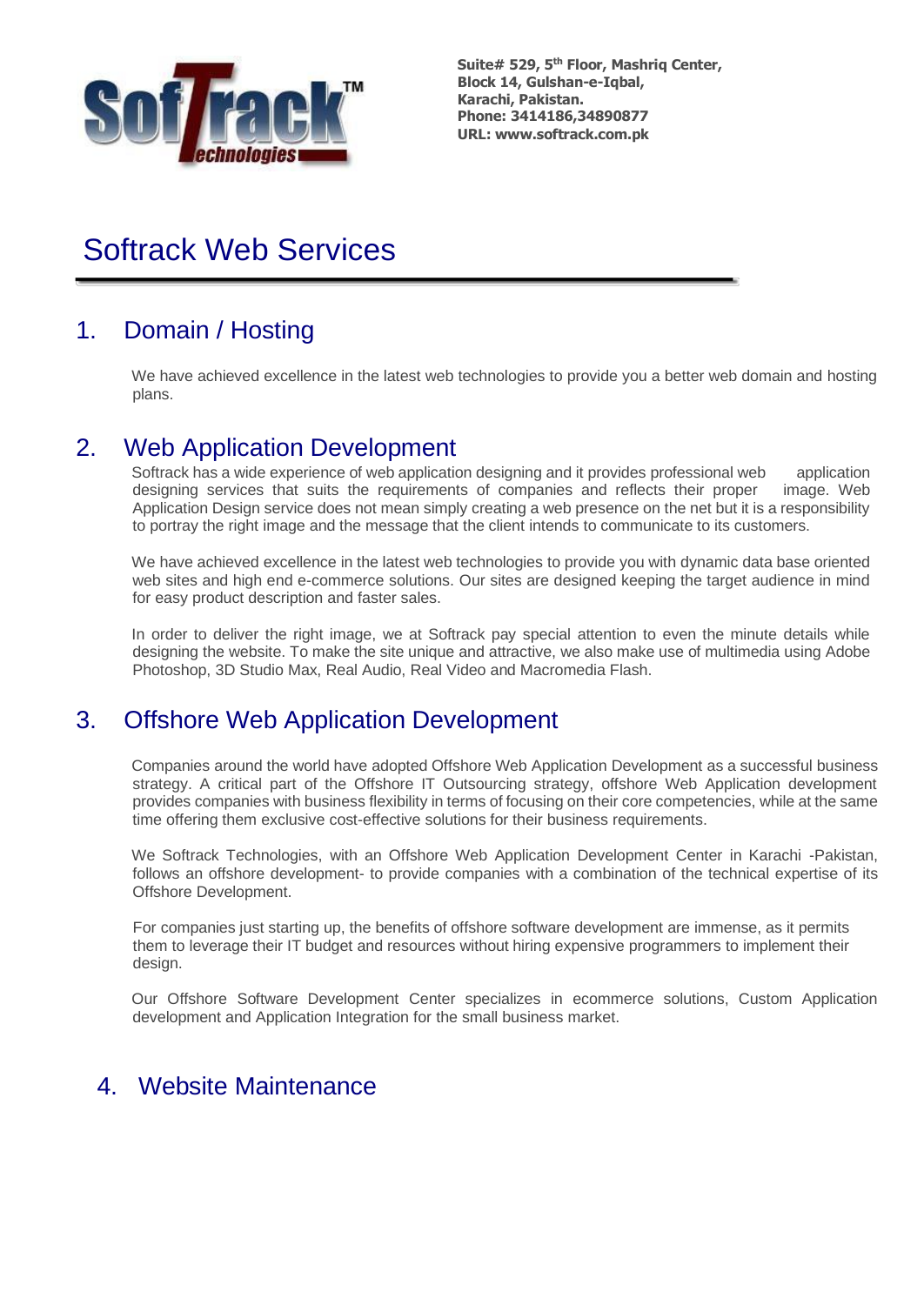

# Softrack Web Portals

**B2B Pakistan** Softrack manages [www.b2bpakistan.com](http://www.b2bpakistan.com/) a trade portal since 2004.

**Sehat Pakistan** Softrack manages [www.sehatpakistan.com](http://www.sehatpakistan.com/) a health portal since 2010.

#### **Pakistan Yellow Pages**

Softrack manages [www.yellowpk.com](http://www.yellowpk.com/) a directory portal since 2010.

# Softrack's Offshore Customers



**AVIAREPS** Group is the world's leading service provider in the aviation and tourism representation sector. Operating in six distinct business fields. These include aviation, tourism, technology, communications and financial services.

Softrack has designed [www.aviareps.com](http://www.aviareps.com/) business web site and link Aviareps Group offices all over the world with one centralized Database.



**Drivewire** is creating a nationwide network of specialty automotive OEM and aftermarket suppliers incorporating more than 1000 storefronts. These suppliers, who represent the finest brand names and products in the industry, are linked into a single Product Database. Each dealer can pull exactly the products they choose to display in their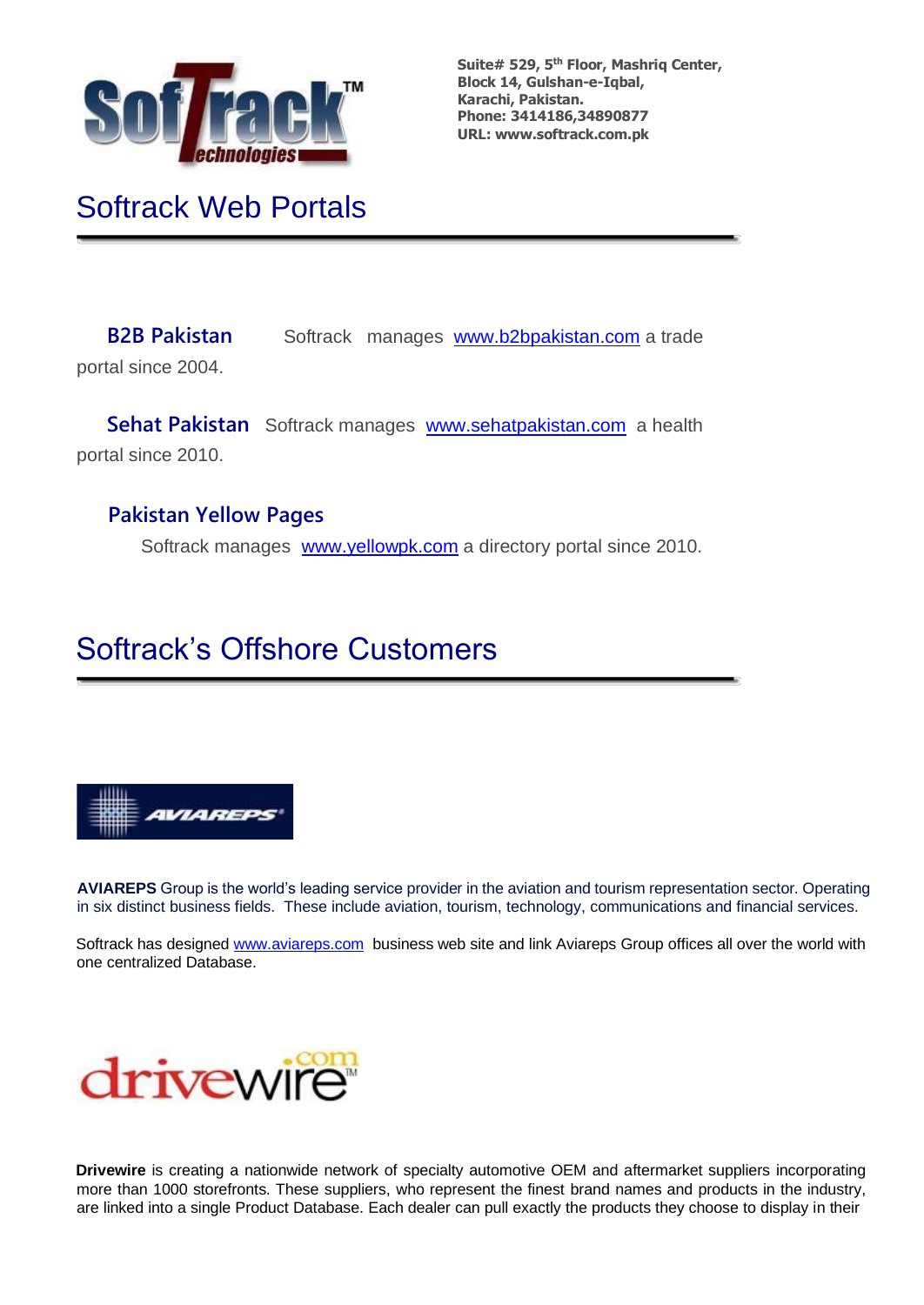

territory, or co-branded area of the site, from the Product Database, and each supplier can sell, price, and merchandise those products, down to a single product SKU, all according to the rules of distribution determined by each of the manufacturers they represent. This system allows the portal, Drivewire.com, to promote products and aggregate consumer interest nationally, and enables dealers to sell specific brands and products locally. A further benefit to both manufacturers and suppliers is that every supplier who represents a given brand can now show online the entire product inventory of that brand without having to stock every SKU.

We have also undertaken the internet marketing task for drivewire.com and as a result of our search engine marketing efforts, annually more than 3 million unique customers are being generated on the site.



Unified Signal delivers an integrated operating platform that bundles communications services such as cellular, Internet, local, long distance, paging, cable, energy and even security from the nation's leading providers. These services are managed and delivered through a fully integrated web enabled back-office platform that includes customer acquisition, carrier procurement,

fulfillment, payment processing, customer care, technical support, real time reporting, billing and collections.

Unified Signal's solution increases profitability, increases customer retention, lowers customer acquisition costs, and increases brand equity, systems automation, buying consortiums and convergent back-office operations. We provide any organization in any industry a world class turnkey solution implemented in less than thirty days with minimal startup costs.

### ERMAN RESEARCH WORLDWID

Softrack developed a desktop application "SysMeasure" for Lieberman Research. SysMeasure is a standalone application and it runs on an individual system to inventory its installed hardware and software. All the information obtained by the application is available in the form of a detailed XML report. The information gathered by the application includes hardware related information such as devices, processor information as well as other data such as O/S installed, file types and counts, services, drivers, etc.

#### McKinsey&Company

Softrack developed a Recruitment Management System for McKinsey and Company. It is a powerful HR tool that streamlines the hiring process of McKinsey and Company. The application helps the company in hiring talented individuals from the world's top schools as well as from the industry, foster their personal development, and encourage outstanding performers to advance.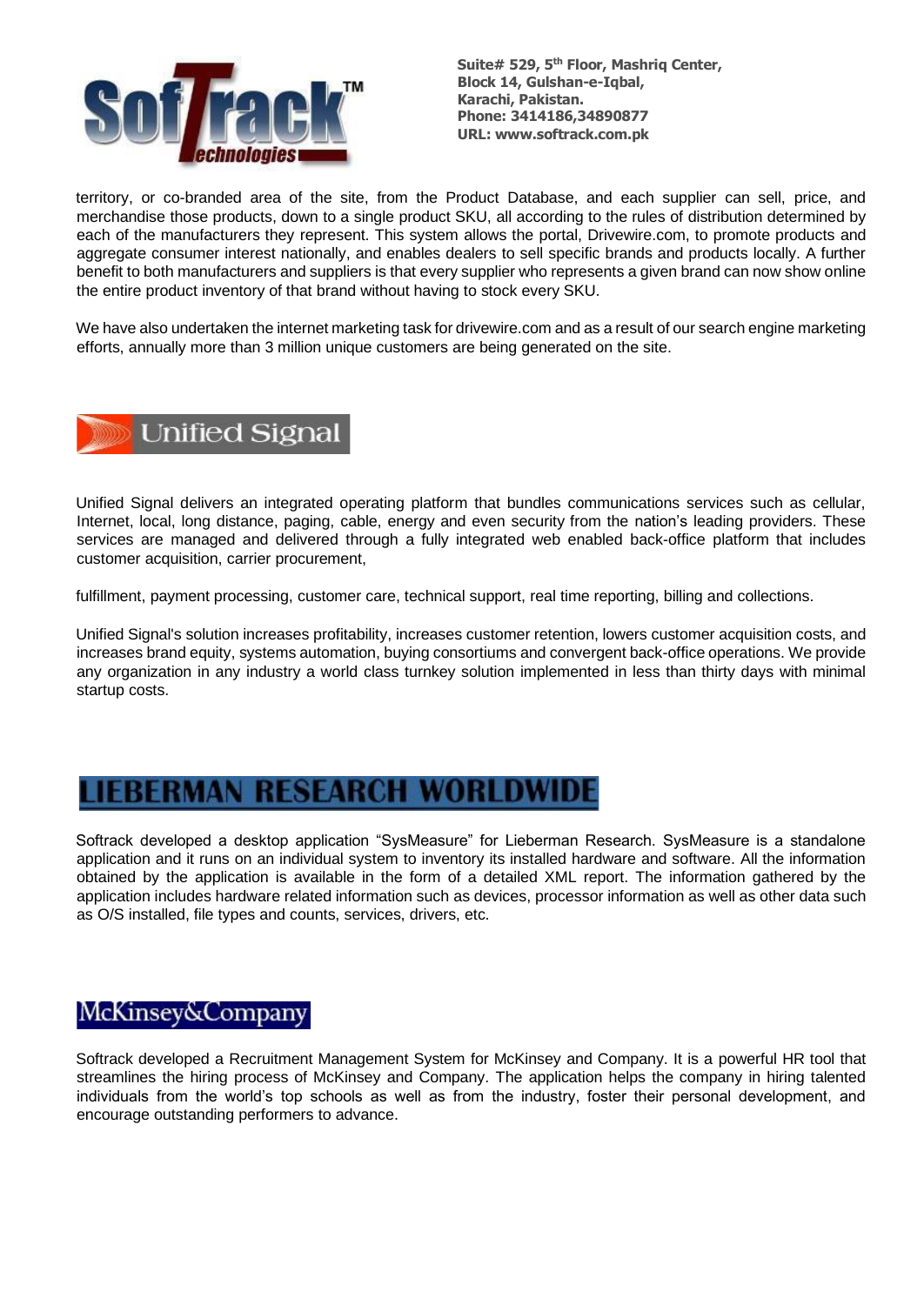

# Softrack's Banking Customers







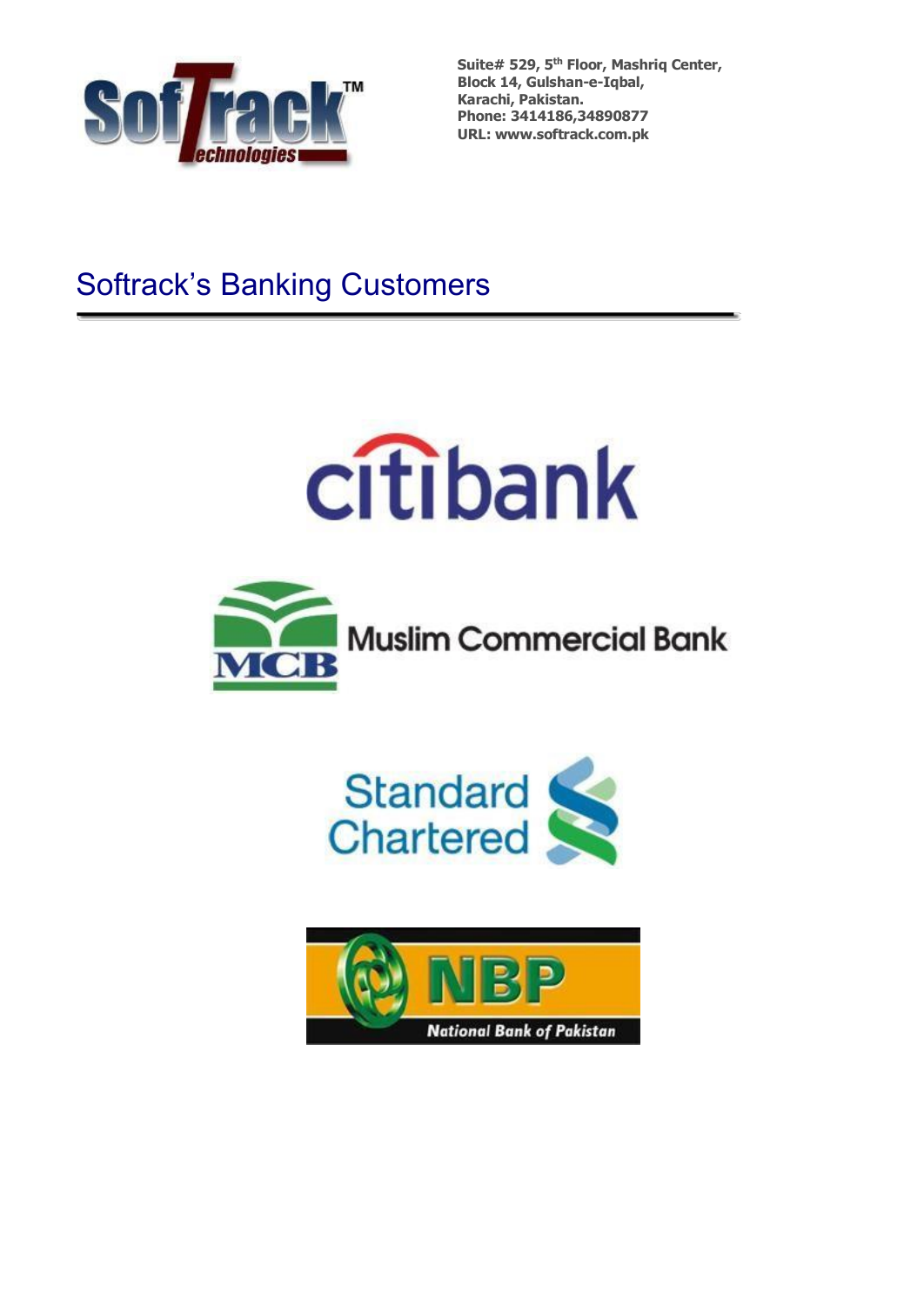

# Softrack's HRSuite Clients

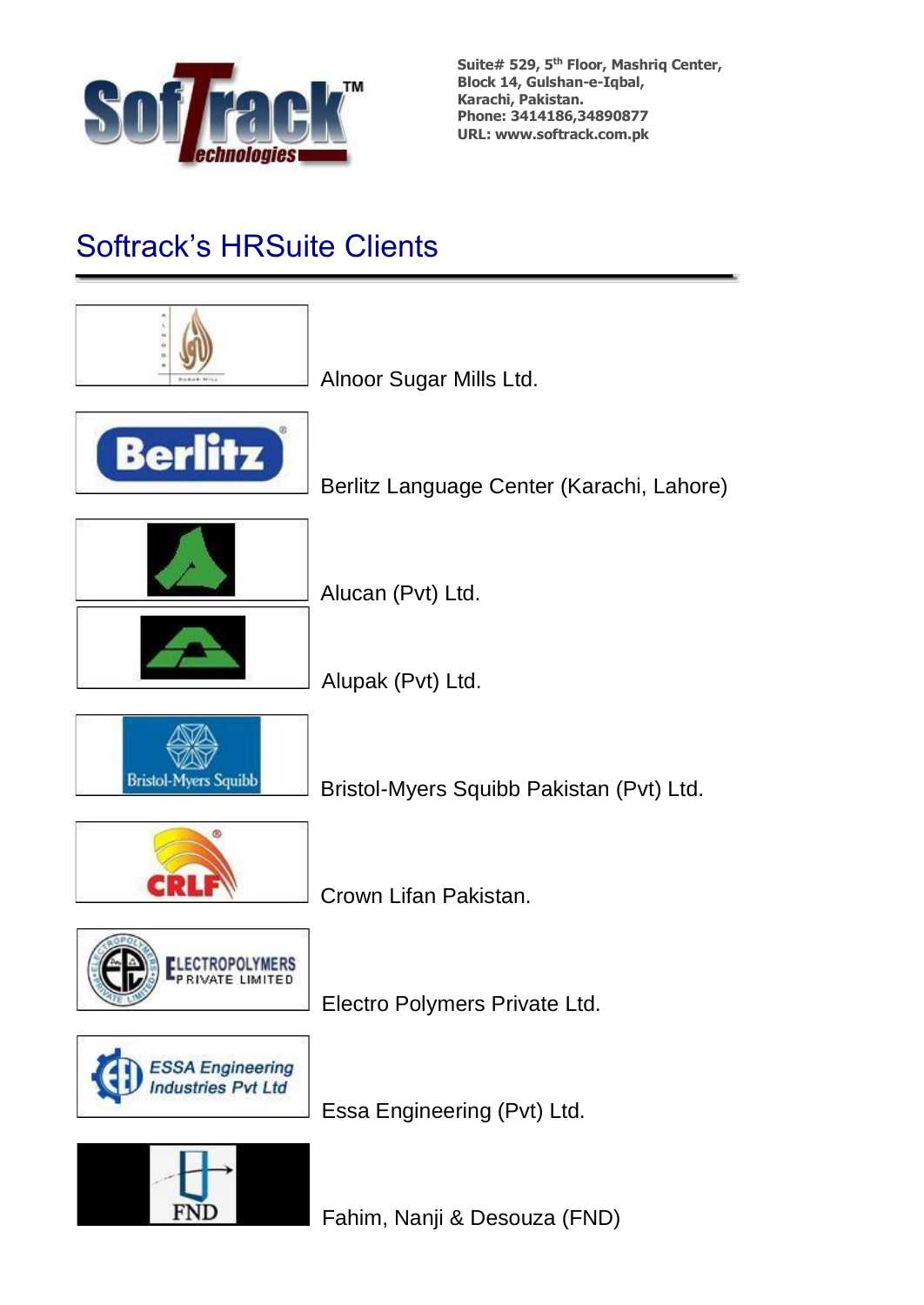



Friendship Dairies



Froebel's International School



Fugro Geodetic Ltd.



Getz Pharma (Pvt) Ltd.



HTL Trans (Pvt) Ltd. (Karachi, Lahore)



Indus Dyeing



Karsaz (Pvt) Ltd.



Kuehne+Nagel(Pvt) Ltd. (Karachi, Lahore)



Manama Packaging Industry W. L. L (Offshore Client)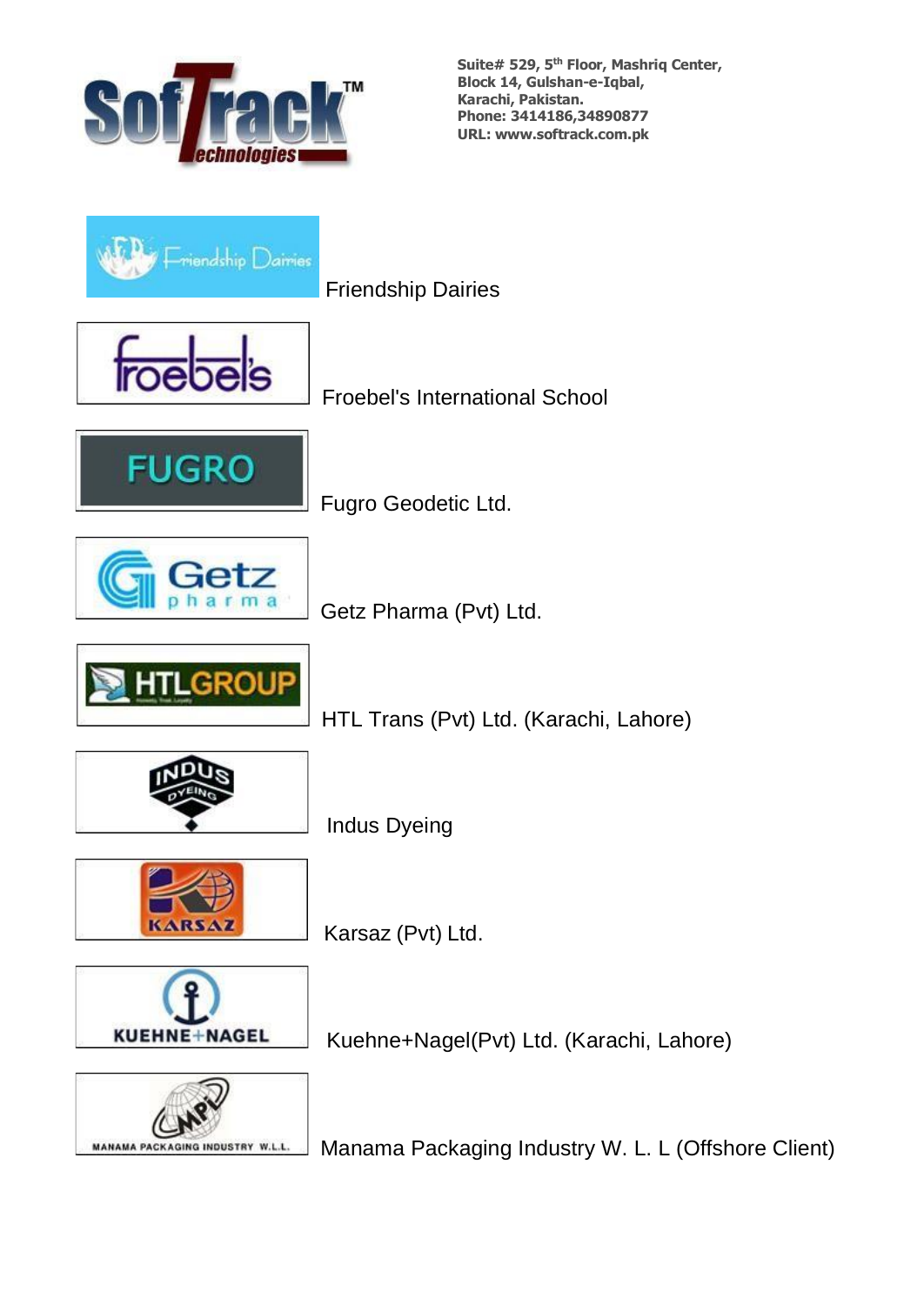



Nazeer Dyeing & Bleaching



Naz Textiles (Pvt) Ltd.



N.S Industries



OutReach Marketing Services (Pvt) Ltd. (Lahore)



Olympia Fabric Industries (Pvt) Ltd.



Optimum Technologies



Pace Marketing



Pak Qatar – General Takaful



Paramount Enterprises (Pvt.) Ltd.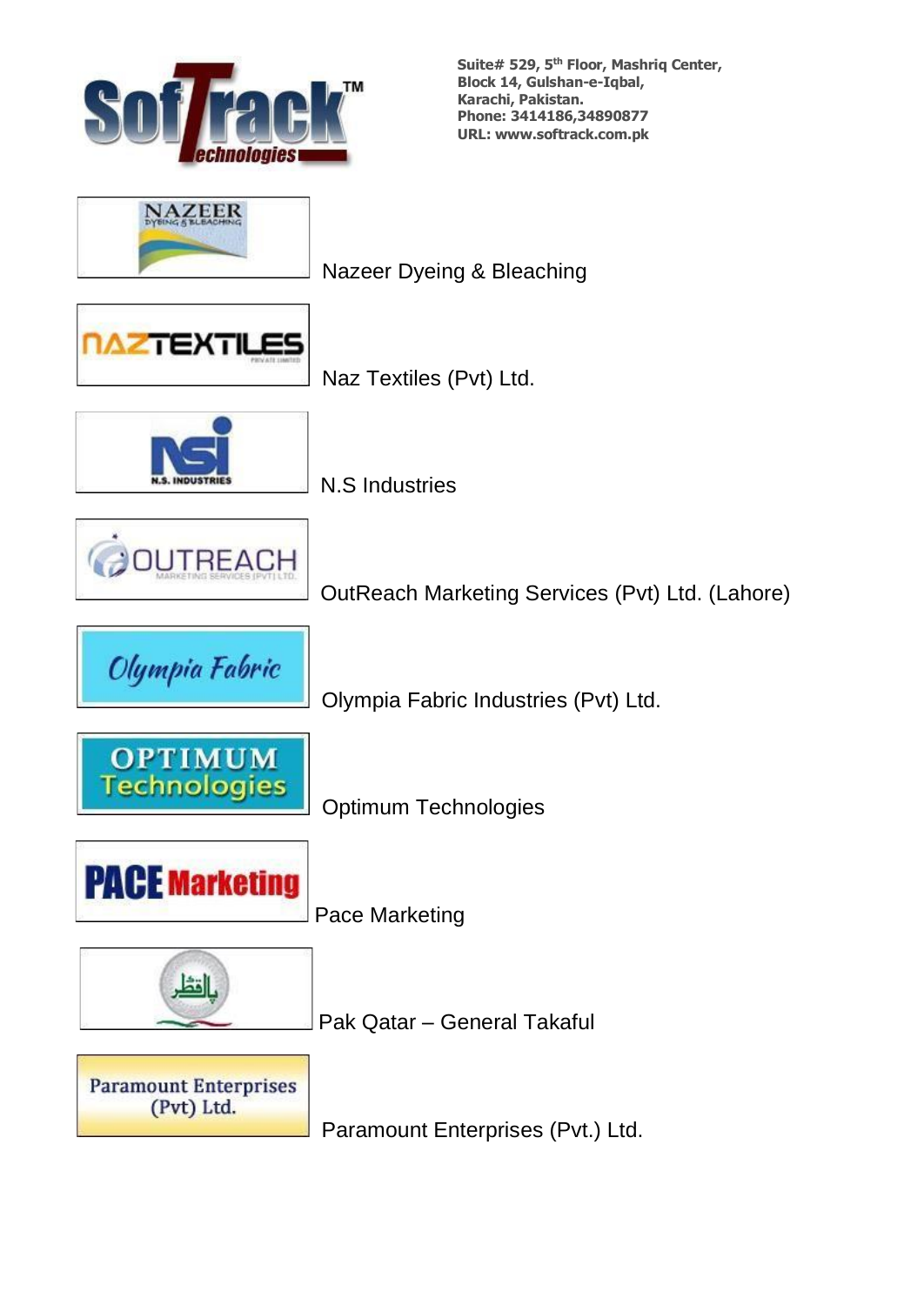

parazelsus

Parazelsus Pakistan (Pvt) Ltd.



Pearl Capital Management



Pearl Confectionary



Petrolube Oil & Grease Co Ltd. UAE (Offshore Client)



Plastic Technology Center



Precision Polymers (Pvt) Ltd. (Karachi,Lahore)



Quality Aviation



Royal Cyber Inc.



Rainbow Hosiery (Pvt) Ltd.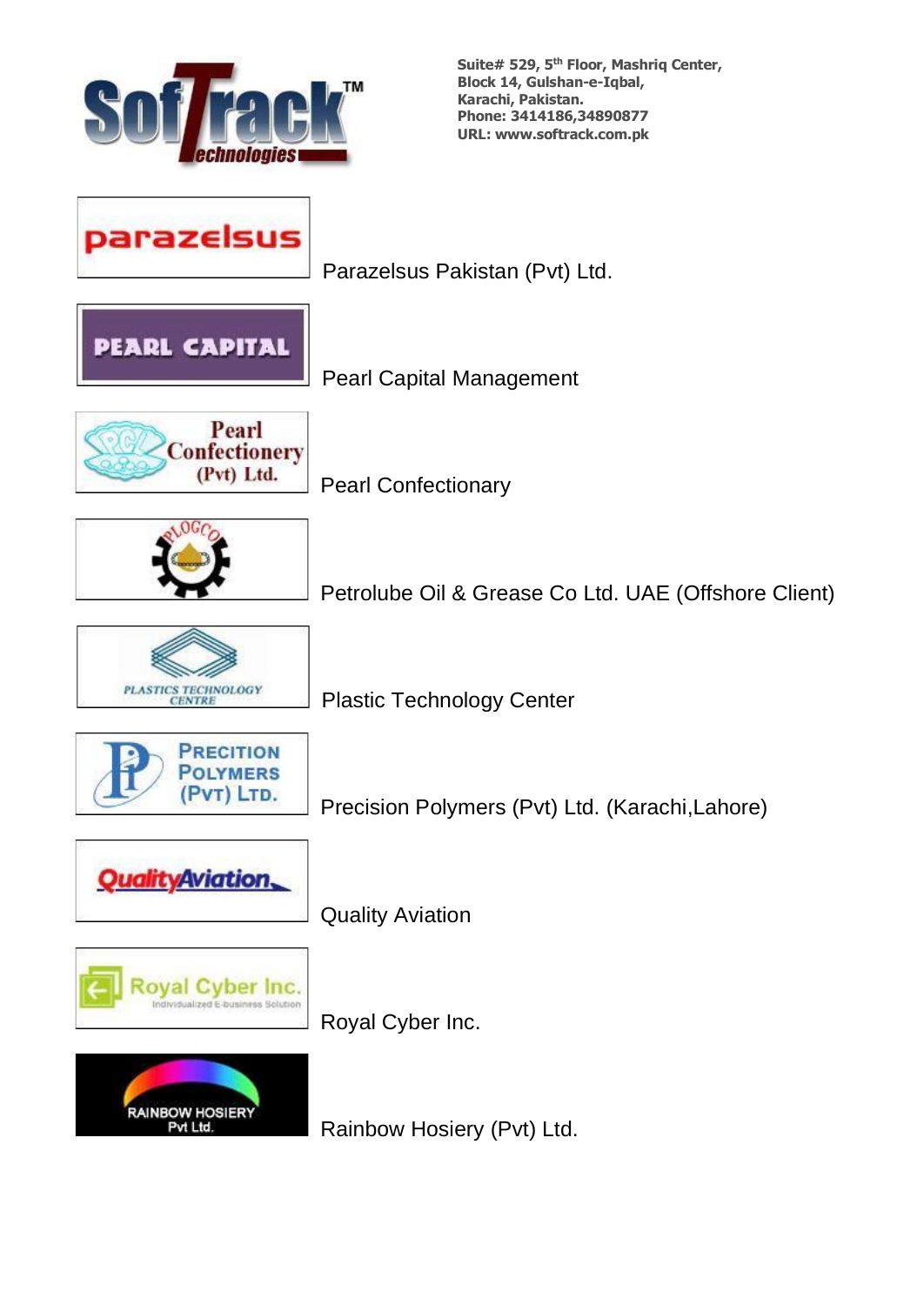



Standard Capital Securities (Pvt) Ltd.



Shan Foods (Pvt) Ltd.



Trans Asia Enterprises



WalkEaze – Designer Shoes & Bags



YKK Pakistan (Pvt) Ltd.



Ali Gohar Pharma Ltd.



Apparel Manufacturers



Pakistan Papers Products Ltd.



M.I. Industries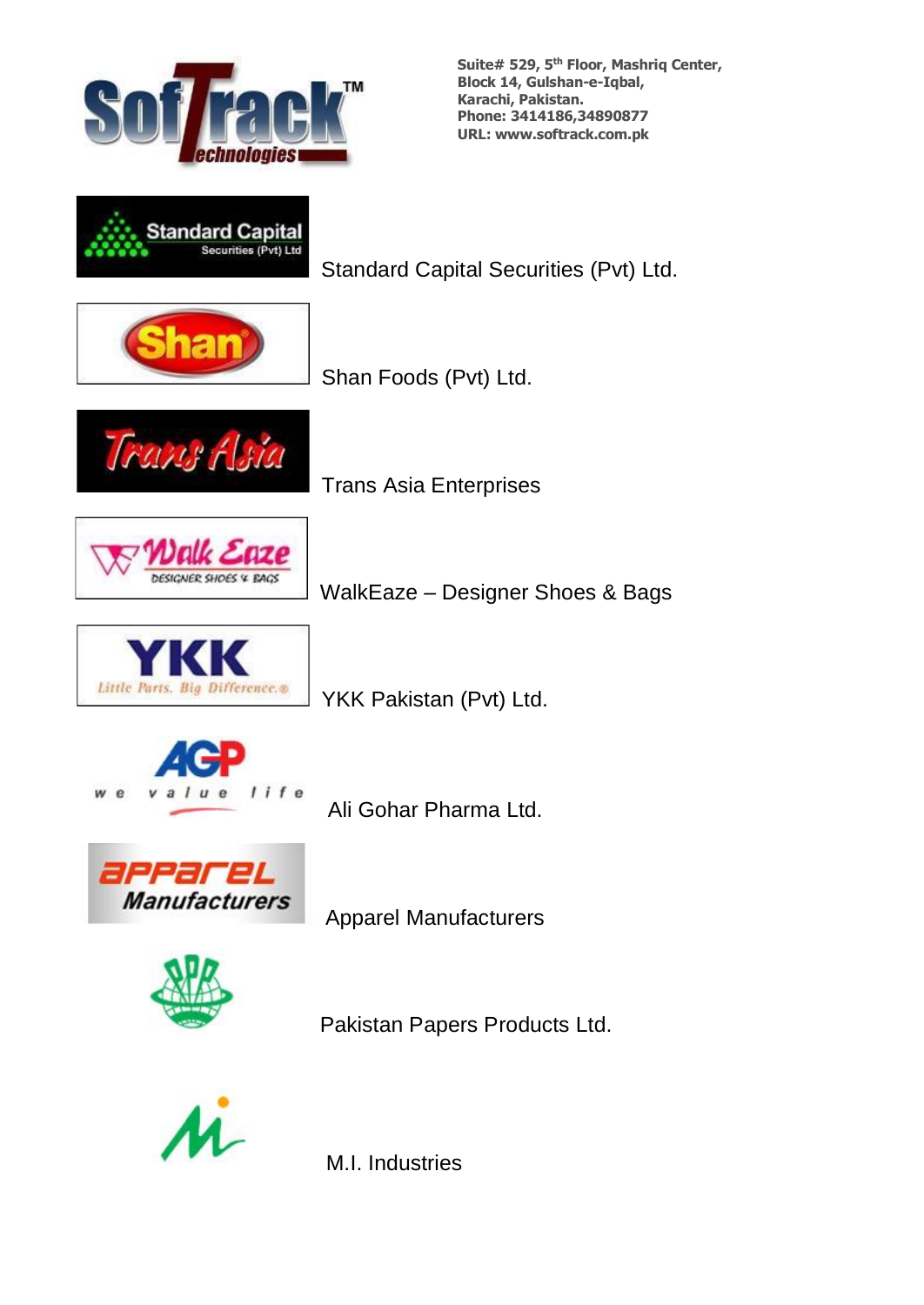



R&I Electrical Appliances Ltd.







Resource Linked

Winner Foods (Pvt) Ltd.



Mystic Advertising

Quetta Textile Mills Ltd.

Naeem Impex

Naeem Impex (Pvt) Ltd.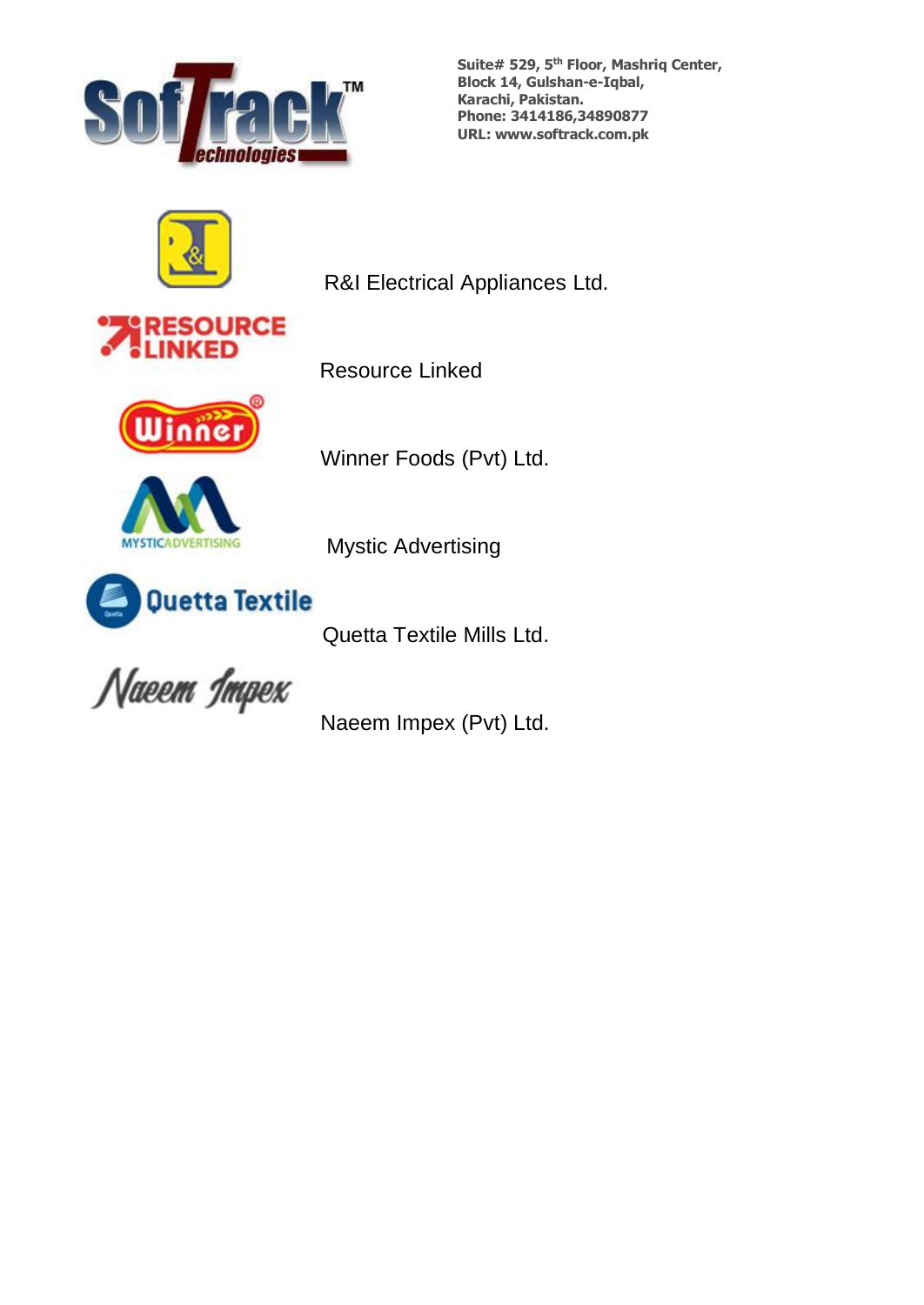

# Support / Maintenance Strategy

To help businesses address critical support issues, where guaranteed fast response is crucial, Softrack offers personalized support plans that provide you with the support you need to keep your operations running 24 hours a day 7 days a week.

#### Our technical support strategies include:

- 1. Access to our help desk We operate a 24 x 7 help desk with a guaranteed response time of 2 hours.
- 2. Health checks We start the support agreement with a health check of the supported applications and products. We look at performance and optimization, and make recommendations for ensuring the reliability and availability of your applications. The health check also provides us with the opportunity to become familiar with your operations and business objectives and to introduce you to our expert consultants.
- 3. e-mail technical support This support is provided through non-dedicated channels, meaning that an expert consultant who is available at the time of your request will answer your queries before the close of the next business day.
- 4. Notification of maintenance releases and major upgrades we make sure that you are aware of each product release and advise you on how best to take advantage of new functionality.
- 5. Advice on emerging technologies We will keep you up-to-date on new technologies that can enhance your supported configuration and applications, such as product sets that facilitate e-business integration.

# Softrack Development Process

# **Planning**

The planning phase begins with the collection of requirements for your product. Using a combination of interviews, written questionnaires and working examples, we help you define the problems the product must solve or the service it will provide. Using this information, we formulate solutions and establish a course of action based on your unique needs, the identified criteria and your individual situation. At the end of this phase, we will have a preliminary Marketing Requirements Document (MRD) that can be used for prototyping your application.

## **Prototyping**

Based on the Preliminary MRD we created in the planning and product definition phase, we quickly create a working prototype with basic functionality and user interface. Then, working directly with you, we collect feedback about the prototype during the testing phase and modify accordingly.